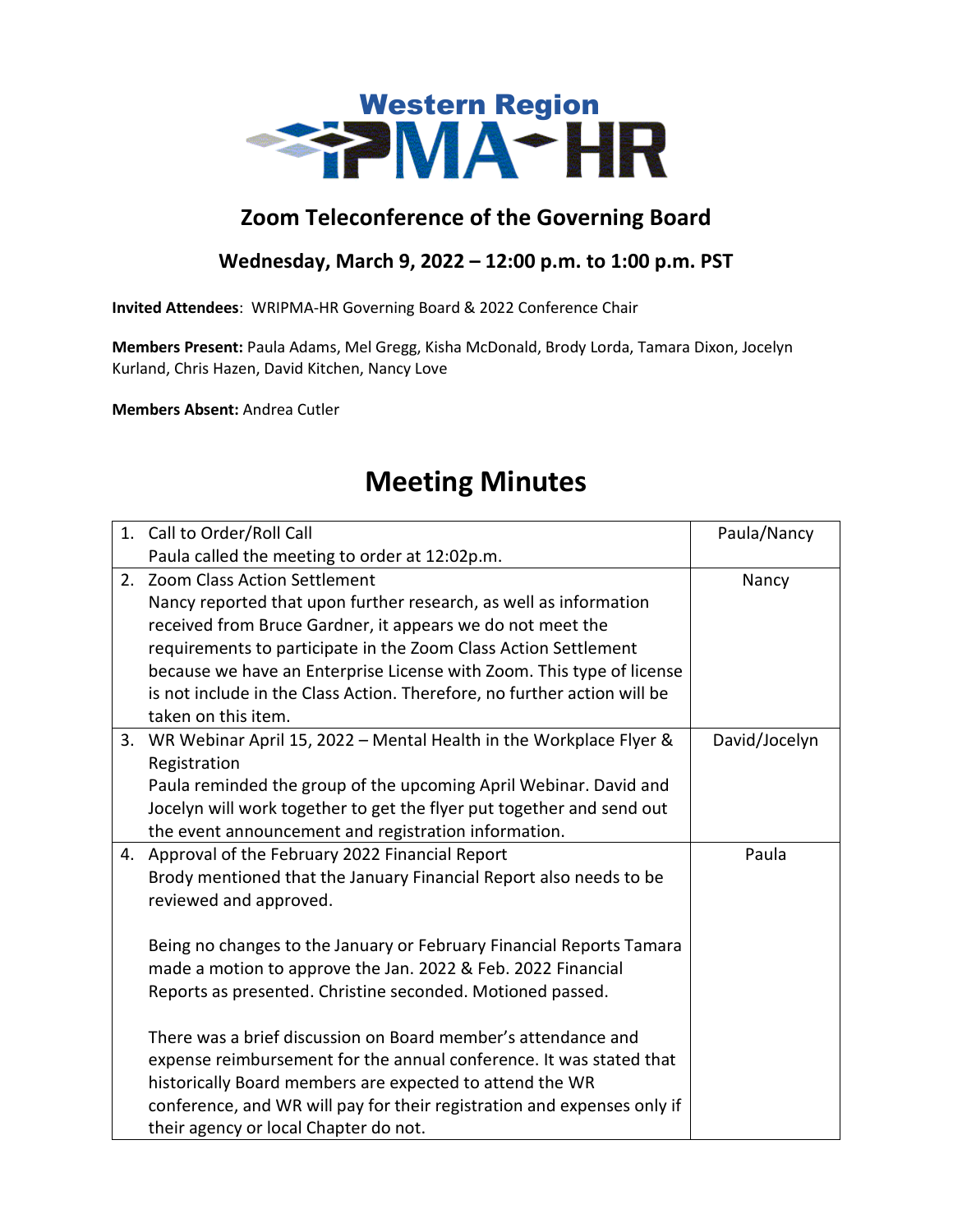|    | 5. 2022 Election and Awards Update                                       | Mel              |
|----|--------------------------------------------------------------------------|------------------|
|    | An email will be sent out today for members to vote for the FY2023       |                  |
|    | 2 <sup>nd</sup> VP and Executive Council Representation.                 |                  |
|    |                                                                          |                  |
|    | Mel has received 2 nominations for the Muriel Morris award, but not      |                  |
|    | much else. An award reminder email will be sent out. Christine           |                  |
|    |                                                                          |                  |
|    | suggested that in future years we may want to reconsider the award       |                  |
|    | process.                                                                 |                  |
| 6. | Sponsorship, Technology & Marketing Update                               | Chris            |
|    | Chris reported that job postings continue to bring in revenue for the    |                  |
|    | region.                                                                  |                  |
|    |                                                                          |                  |
|    | Chris also announced that we currently have approximately \$51,000       |                  |
|    | in sponsorships and vendor commitments for the May conference.           |                  |
|    | This figure is nearly double what it was a month ago. Chris and David    |                  |
|    | continue to talk with companies about sponsoring the conference and      |                  |
|    | anticipate additional sponsors will commit.                              |                  |
|    |                                                                          |                  |
|    | Brody mentioned that her Risk Manager recently attended the Public       |                  |
|    | Risk Managers conference and will be providing her the list of their     |                  |
|    | sponsors and vendors. She will forward the list to Chris and David       |                  |
|    | once she receives it.                                                    |                  |
| 7. | 2022 Conference Update                                                   | Tamara           |
|    | Tamara acknowledged the conference committee, many who are also          |                  |
|    | on the WR Board, for all the work they have done for the conference.     |                  |
|    |                                                                          |                  |
|    | Brian and Christine made Paula's dream come alive by coordinating a      |                  |
|    | session for children, at the conference. It will be held after the first |                  |
|    | general session.                                                         |                  |
|    |                                                                          |                  |
|    | 292 registrations as of today and our room block is nearly sold out.     |                  |
|    | 8. Executive Council Update                                              | Tamara/Christine |
|    | The Executive Council has not met since our last Board meeting.          |                  |
|    |                                                                          |                  |
|    | Executive Director Cara Woodson Welch will be attending our              |                  |
|    | conference. She asked to speak briefly at the opening session.           |                  |
| 9. | Miscellaneous                                                            | All              |
|    | David gave an update on the 2023 conference which will be held April     |                  |
|    | 30-May 3, 2023 in downtown Salt Lake City. Nancy will be the             |                  |
|    | Program Chair, Christine the Social/Event Chair, and Chris the           |                  |
|    |                                                                          |                  |
|    | Sponsorship Chair. A Volunteer Chair is still needed. David is hoping to |                  |
|    | use this event to encourage emerging leaders to become involved in       |                  |
|    | the conference. He is also asking for at least one Utah Chapter          |                  |
|    | member to be on each committee. David and Mel will meet to discuss       |                  |
|    | the conference theme so they Save the Date cards can be available at     |                  |
|    | our May conference.                                                      |                  |